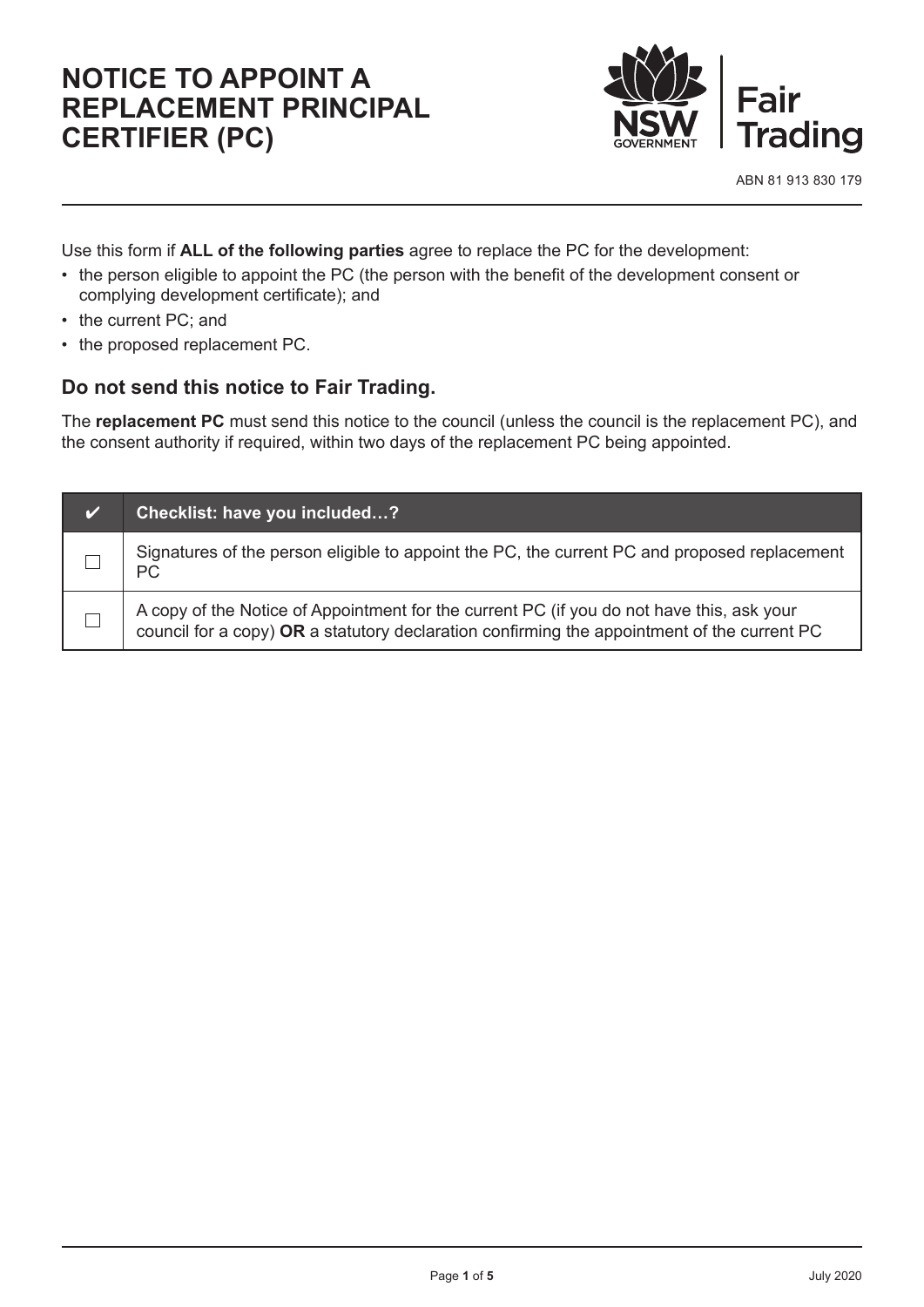## **1. Details of the person eligible to appoint the Principal Certifier**

*(Person with the benefit of the development consent or complying development certificate)*

| Given name/s |             |  |
|--------------|-------------|--|
| Surname      |             |  |
| Signature    | Date signed |  |

#### **Address**

| <b>Business name</b><br>(if applicable) |               |          |  |
|-----------------------------------------|---------------|----------|--|
| Unit/ street no.                        | <b>Street</b> |          |  |
| Suburb                                  | <b>State</b>  | Postcode |  |

## **Contact details**

| Phone  |  |
|--------|--|
| Mobile |  |
| Email  |  |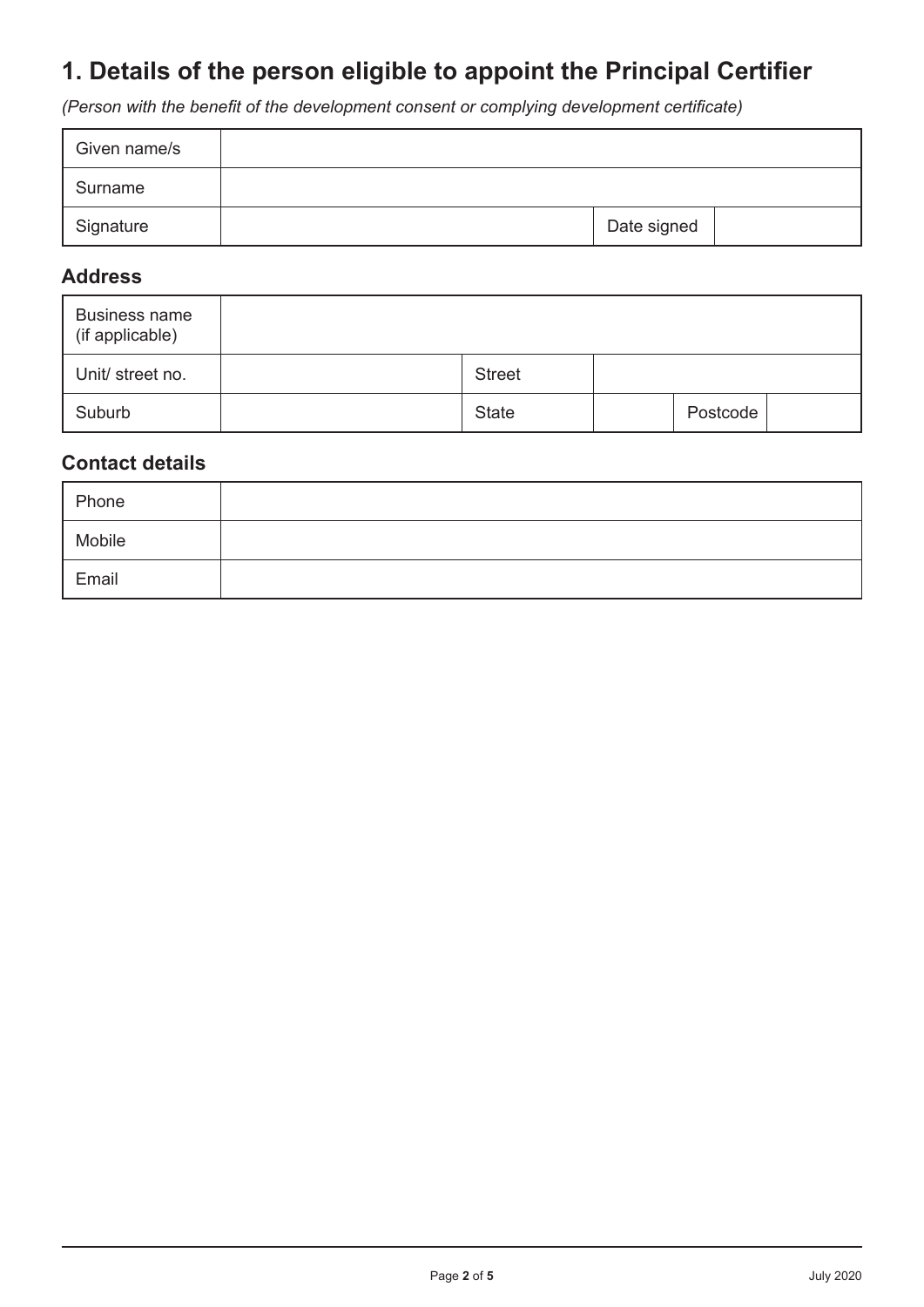## **2. Details of the development**

## **Development address**

| Unit/ street no. | <b>Street</b> |          |  |  |
|------------------|---------------|----------|--|--|
| Suburb           | <b>State</b>  | Postcode |  |  |

### **Brief description of the development:**

## **Development consent or complying development certificate**

| No. of the development consent or<br>complying development certificate                        |  |
|-----------------------------------------------------------------------------------------------|--|
| Date of issue                                                                                 |  |
| Name of party who issued the<br>development consent or /complying<br>development certificate? |  |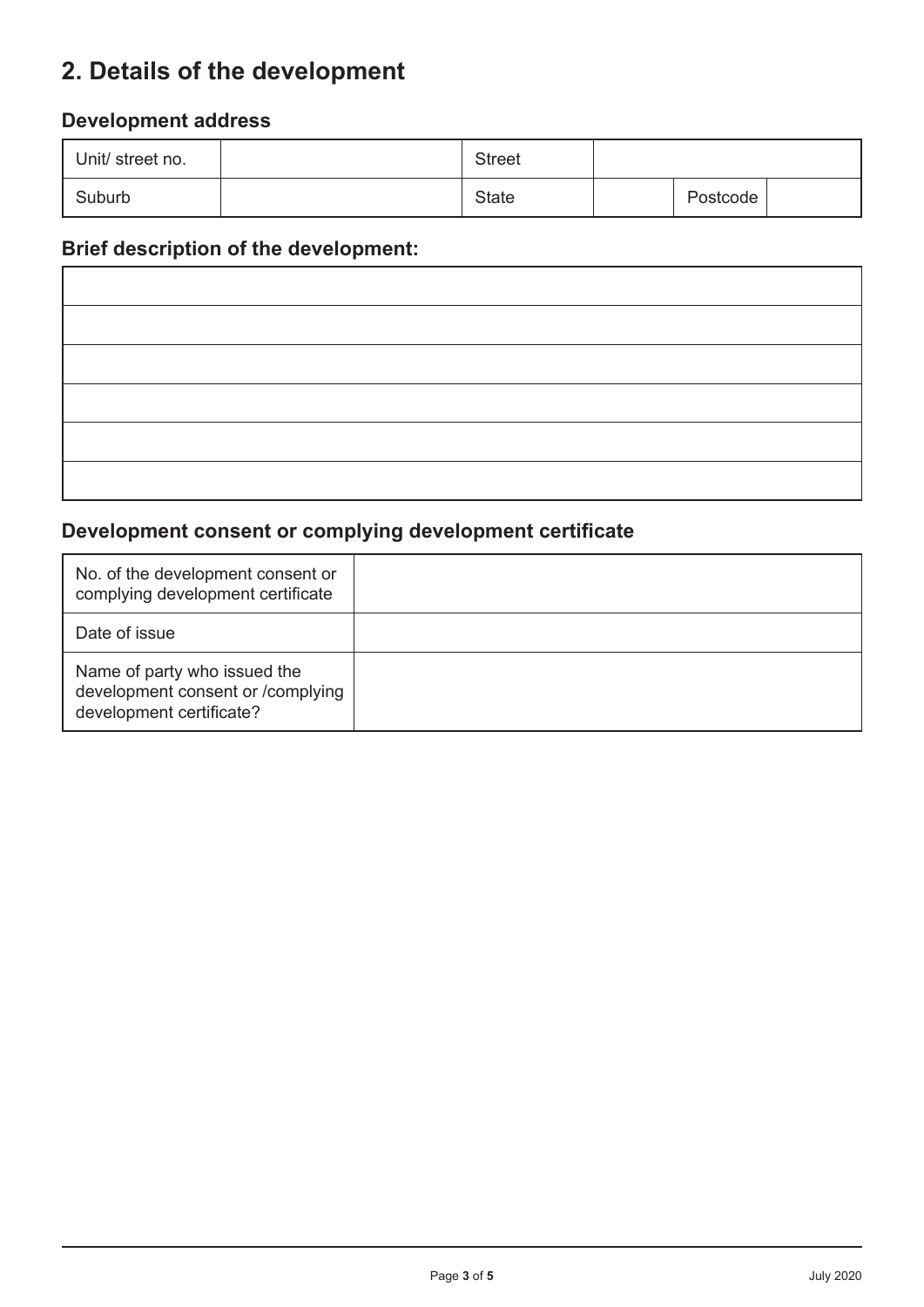## **3. Details of current Principal Certifier**

| Council                                    |             |  |
|--------------------------------------------|-------------|--|
| Signature of authorised<br>council officer | Date signed |  |

#### **OR**

### **Individual registered certifier**

| Given name/s     |  |             |  |
|------------------|--|-------------|--|
| Surname          |  |             |  |
| Registration no. |  |             |  |
| Signature        |  | Date signed |  |

#### **OR**

## **Registered body corporate**

| Name of registered<br>certifier director      |             |  |
|-----------------------------------------------|-------------|--|
| Signature of registered<br>certifier director | Date signed |  |

ATTACH a copy of the Notice of Appointment for the current PC (if you do not have this, ask your council for a copy)

OR

A statutory declaration confirming the appointment of the current PC.